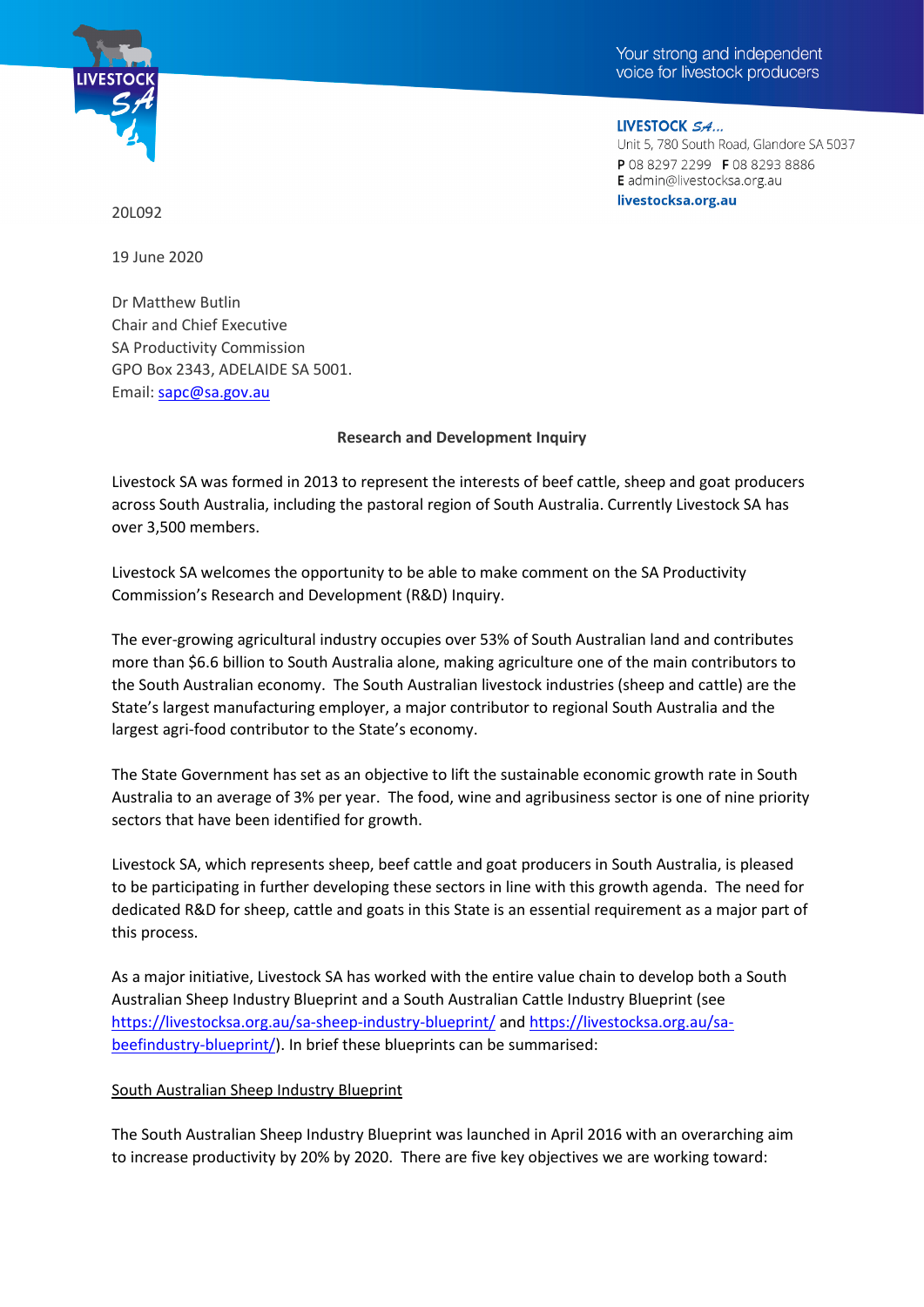1. GROWING: Grow the South Australian sheep industry's production and value from \$1.48 billion in 2015 to \$1.80 billion in 2020 while maintaining international competitiveness.

2. UNITING: Develop a united value chain workforce plan from 2015 to 2020 that attracts new and energetic people to the industry.

3. ENGAGING: Support a 20% increase in the engagement of quality consultants and advisers with increased use of business decision-support tools.

4. INNOVATING: Act as a conduit for greater research, development and extension collaboration along the value chain at the regional, state and national level and develop a measure of greater adoption and uptake.

5. SHARING: Develop a proactive and progressive industry communication plan that, through advocacy and champions, gives greater consumer confidence to increase their demand and engages the whole value chain.

The Blueprint is currently being reviewed. At this point of time, there is a draft document. It is hoped that we can forward a copy of the final version of the review shortly. In the meantime, the following is a draft of the summary of the findings on Objective 4 dealing with R&D:

#### **"Objective 4**

**Innovating: Act as a conduit for greater research, development, and extension collaboration along the value chain at the regional, state, and national level and develop a measure of greater adoption and uptake.** 

## **Accomplishments for "Innovating"**

- SA is heavily recognised as having a coordinated and collaborative approach to projects across research, development and extension.
	- $\circ$  This has provided a two-way forum with RDC's and other funding bodies to find out about opportunities and upcoming tenders, as well as being able to give industry representative feedback on the direction of industry projects for continuous improvement and enhanced industry adoption.
	- o This has included an annual review of Southern Australia Livestock Research Council (SALRC) priorities by the blueprint working group.
	- o Consultation with producers across state to set up priorities.
- Number of sheep reproduction and lamb survival projects being led from South Australia with collective total cash and in-kind investment exceeding \$15M.
- Linkage of new technologies (e.g. two International Monetary Fund probe spin-out companies) to sheep industry.
- The Blueprint has been replicated by other commodity groups and is acknowledged by other R&D organisations as a good approach to R&D in SA.
- Blueprint has facilitated a great deal of collaboration and co-investment.
- Mutual collaboration with the University of Adelaide, PIRSA/SARDI, TAFE SA with industry.

The Blueprint Working Group and SA regional SALRC committee has been recognised as a key conduit for collaboration between research, development, and extension groups to ensure that projects align with the industry needs.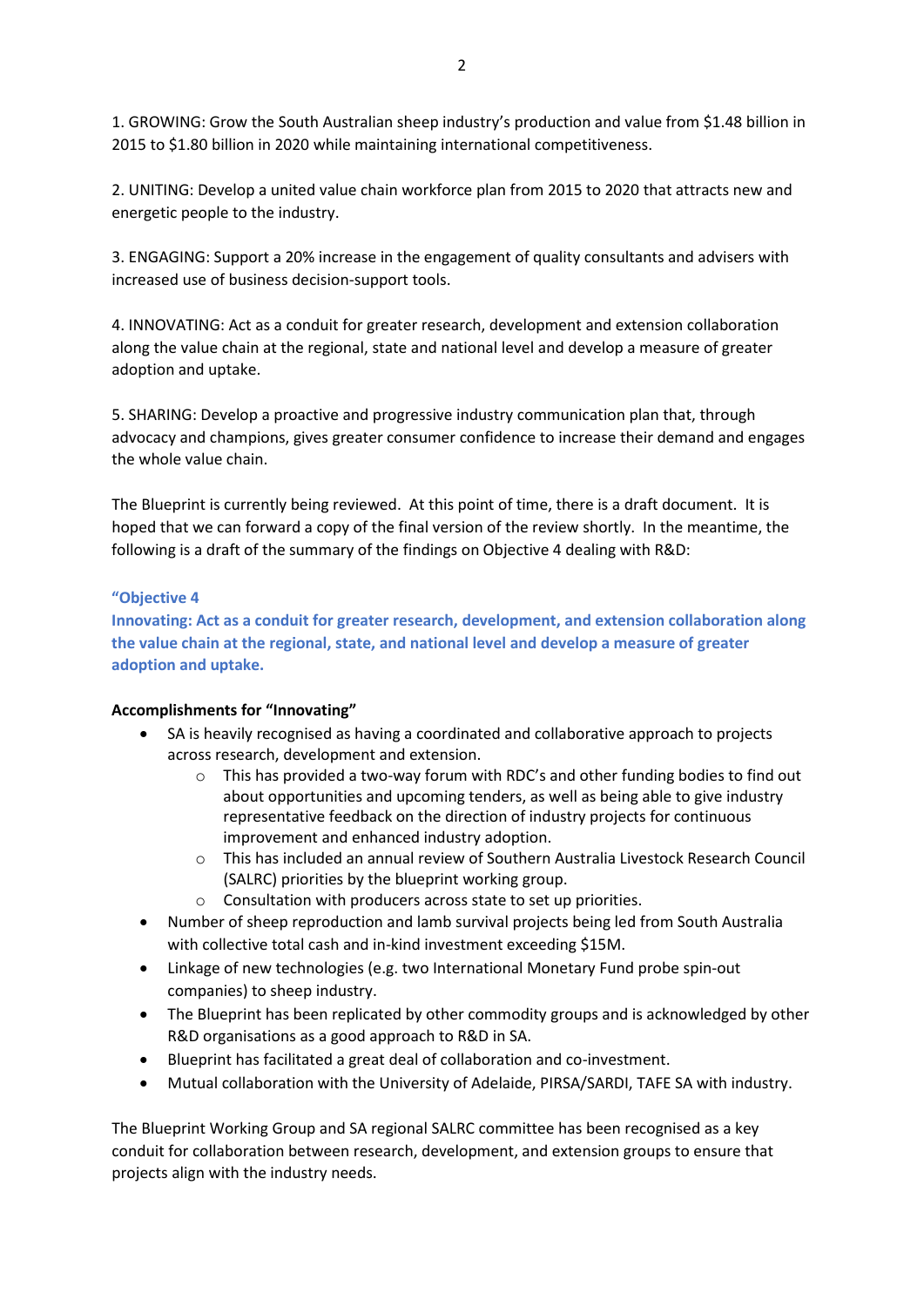The Blueprint has attracted the development of funding and collaborative projects to the state. These projects have linked the supply chain, government, industry and university research organisations and service providers together. The Blueprint has distinct goals in which link to the Meat Industry and Sheep Industry Strategic plans (MISP & SISP) and other national strategic plans.

The biggest project that the Blueprint has helped facilitate is the Red Meat and Wool Growth Program which helped the SA Government commit \$7.5 investment to grow the SA sheep industry. The Red Meat and Wool growth program has allowed the Blueprint Working group to provide direct input into the development of the program.

South Australian research groups have been at the forefront of national research and development. Key research groups continuously align project development with the objectives of the Blueprint. Examples include, lamb survival, sheep reproduction, artificial insemination and ewe management are all research areas that have been thoroughly researched consistent with the Blueprint's four key areas, with the focus of creating a resilient and profitable production system.

The University of Adelaide's Davies Centre, TAFE SA, SARDI, PIRSA and other organisations have strengthened alliances to work together. Alignment with the Blueprint provides focus and collaboration increases impact to ensure industry and regional growth.

The Blueprint is having impacts beyond this State. Projects are not only being researched here but have also been extended to high rainfall areas in Western Australia and Victoria. SARDI for example is currently running a project on ewe management based out of Western Australia, with ideas for more projects soon to be mainly based in South Australia but likely to be extended into other states.

The Blueprint has fostered research and development projects which are exploring different aspects of the value chain. One such project is focusing on microbial prevention and carcass composition using DEXA objective measurement in abattoirs, a practice which is now applied commercially in South Australia.

Improving genetics using data from abattoirs which can be directly transferred to farmers via an app is the subject of another research project. Other projects are looking into the consumer approach to packaging in retail outlets, using new imaging analysis technology for oocyte and embryo quality and animal welfare issues arising from on-farm, live export and transport practices. All of these projects are consistent with and guided by the Blueprint.

More can always be achieved, which is why the red meat industry needs to continually strive to attract investment with improved collaborative submissions and communication.

## **Recommendations for "innovating" In the future:**

- Continue leading research and development to better the industry through
	- o Increasing the number of sheep in SA
	- o Improving lamb survival
	- o Improved genetics, and
	- o Linking cattle and sheep research together
- Expand research to build resilience and adaptability into the flock in the face of future changes.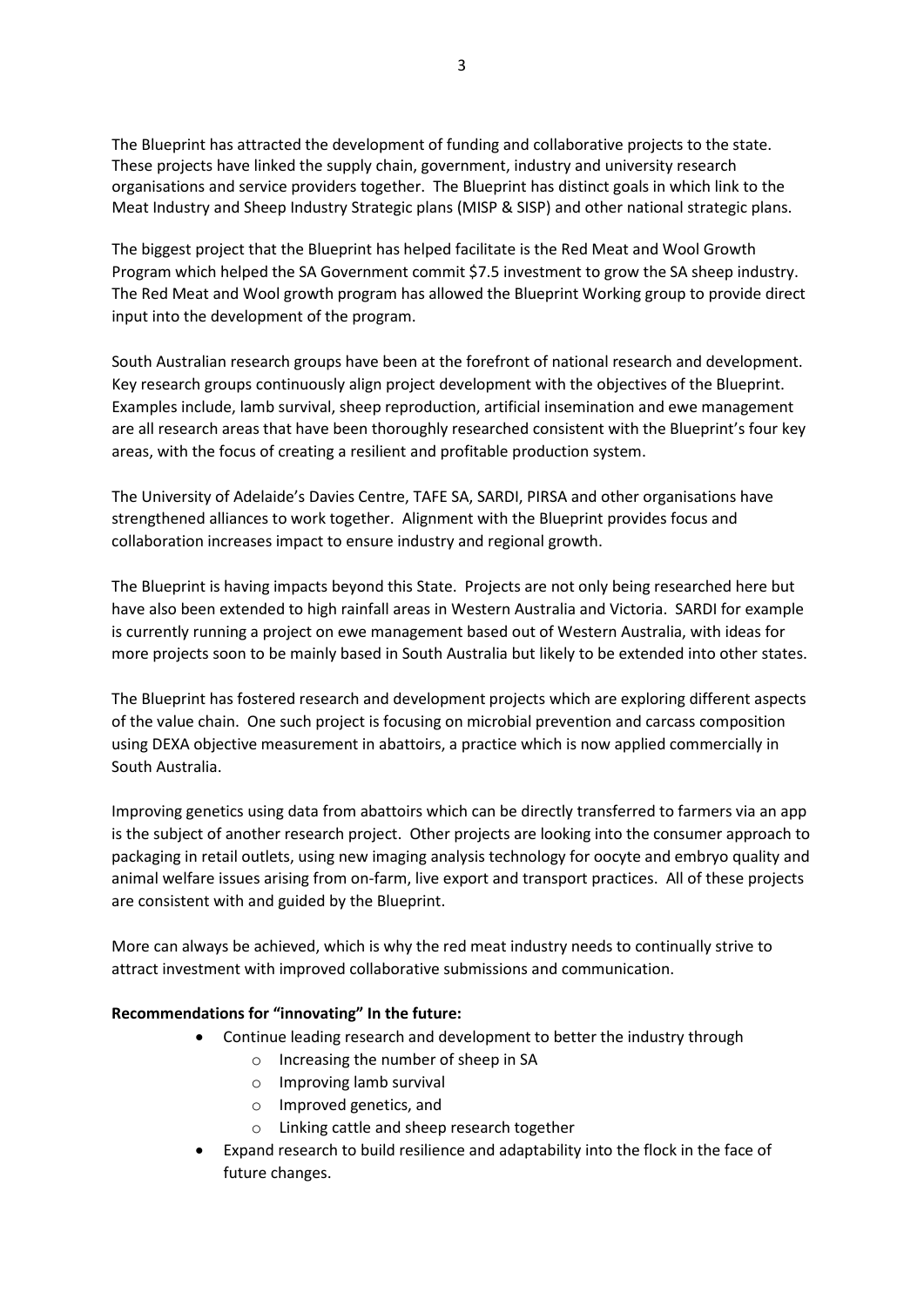- Implement application systems from mathematics, medical sciences, and IT fields to increase productivity and livestock wellbeing
- Create opportunities for quality extension
- Foster even greater collaboration and coordination between R, D, E & A."

# South Australian Beef Industry Blueprint

The South Australian Beef Industry Blueprint, launched in September 2018, seeks to position the industry to capture the benefits that exist in growing demand for premium beef.

For cattle producers and the wider value chain to fully benefit from increasing global demand South Australia's industry must be able to sustain consistent supply of highly credentialed product yearround. The Blueprint has been developed with input from across the value chain. It contains ambitious productivity and revenue targets. Moreover, the Blueprint details actions required over the next decade to ensure the South Australian beef value chain can sustainably increase revenue.

The South Australian beef industry makes a crucial contribution to South Australia and underpins substantial economic activity in our regions. Recent seasons and prices have been broadly favourable. In 2016-17 farm-gate cash incomes were the highest in 20 years supported by high prices. More than one in five farms recorded a rate of return on assets under management of greater than 5%. Despite record farmgate returns the South Australian beef industry faces several significant challenges. Firstly, there are nearly 240,000 fewer beef cattle than five years ago and some 140,000 fewer breeding stock. As an industry we need to re-build our breeding herd and improve productivity. This will enable sufficient supply of stock year-round to allow for efficient processing of cattle and marketing of premium beef products.

# **An agenda for industry development**

Livestock SA is pleased that the State Government has recognised the importance of both the South Australian Sheep and Beef Industry Blueprints in setting the agenda for industry development in South Australia. In the 2019 State budget, \$7.5 million was allocated over three years to implement a red meat and wool industry growth program. This program aims to improve productivity in the sector, help with cyber and technology adoption and vital infrastructure, and support the One Biosecurity program which provides greater traceability and market advantage for livestock producers.

The South Australian livestock industries (sheep and cattle) are the State's largest manufacturing employer, a major contributor to regional South Australia and the largest agri-food contributor to the State's economy. However, this is under threat. Cost of production and processing is high in Australia, restricting profitability of businesses along the value chain. Therefore, processing needs to be at full capacity, but there has been a decline in inputs (livestock and wool) for several years. An increase in production is now needed, depending on seasonal conditions, to achieve an economy of scale that is competitive, maintains profitable businesses, and grows jobs and our regions.

Globally, real per capita incomes will increase by 60% to 2030. With red meat consumption and per capita income being closely related, this translates to an increase in demand of 25% over that period, as well as an increase in demand from markets specifically seeking high quality livestock products. A major competitive advantage for Australia's livestock industries has been the strength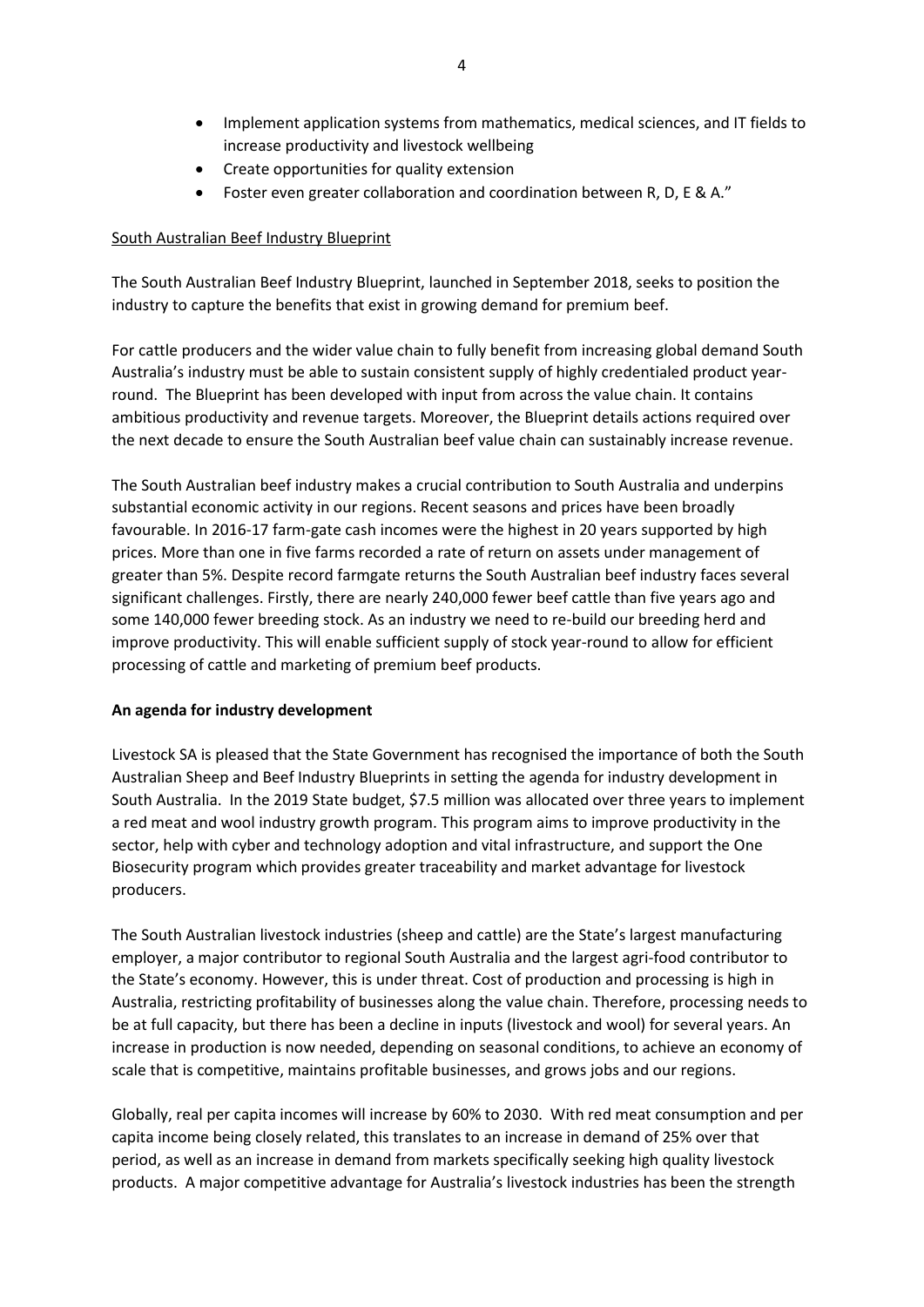of its integrity systems that have maintained a disease free, food safety and product quality status envied by our competitors. Being a leader in integrity systems is vital for market access and being competitive internationally.

As a State we now need to increase investment in the value chain and in the regions, by increasing the availability, consistency, and continuity of supply of livestock/wool for processing. Further State investment in programs is required that will ensure the ongoing viability and growth of the livestock sector. SARDI has acknowledged that investment in its livestock program has declined and it is now looking at how it can expand. In recent years almost all emphasis has been on pig and poultry at the detriment of sheep and cattle – now is the time for the State Government to expand its investment into the mainstream livestock industries.

In addition to resourcing the development and extension of research in genetics and breeding and in nutrition, Livestock SA would like to see a commitment from the State Government to invest in the development of more sustainable grazing systems which will aid the whole South Australian livestock value chain in significantly expanding gross state revenue.

Some suggested areas of focus include:

- enhancing the feed base so that it is productive for longer each year;
- grazing and enterprise management practices to allow for greater 'out-of-season' supply to the benefit of suppliers and value chain;
- unlocking the potential of under-utilised irrigation in the Limestone Coast for intensive livestock production systems;
- exploration of pasture-based finishing systems for warmer regions of South Australia during winter; and
- more cost-effective practices so that when commodity prices do fall, producers can still trade profitably.

We need a livestock R&D program that will not only enhance the productivity of the South Australian livestock sector but will also capture many of the gains and learnings generated in other States and through national research funding.

This investment from the State Government will further underpin some of the key objectives within the SA Sheep Industry and SA Beef Industry Blueprints, which have a major focus on increasing consistency of supply of premium products based on key credentials including product integrity, animal welfare, natural resource stewardship, product quality and nutritional value.

It is also important that the State Government continues to provide research and development for agriculture and particularly for livestock. Livestock SA would like to see SARDI provide more livestock-related R&D.

There is the need for the commitment to invest in current and future research, development and adoption projects which underpin the South Australian livestock sector.